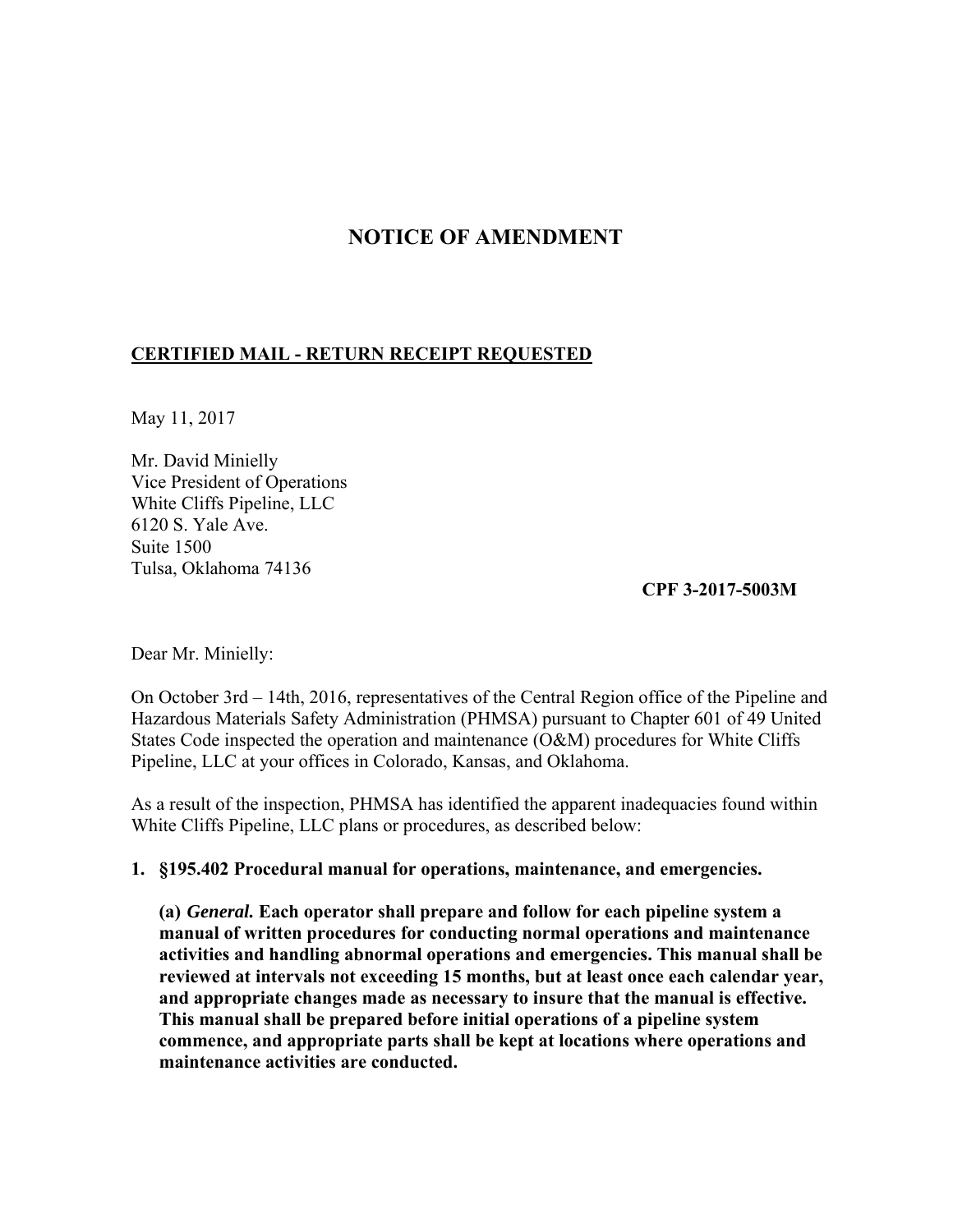**(c)** *Maintenance and normal operations.* **The manual required by paragraph (a) of this section must include procedures for the following to provide safety during maintenance and normal operations:** 

**(3) Operating, maintaining, and repairing the pipeline system in accordance with each of the requirements of this subpart and subpart H of this part.** 

#### **§195.420 Valve maintenance.**

### **(a) Each operator shall maintain each valve that is necessary for the safe operation of its pipeline systems in good working order at all times**

White Cliffs Pipeline procedures at the time of the inspection were simply repeat of the code. The procedures did not indicate which valves are necessary for the safe operation of its pipeline system or how they would ensure that the valves were in good working order.

## **2. §195.402 (a) See above**

 **(d)** *Abnormal operation.* **The manual required by paragraph (a) of this section must include procedures for the following to provide safety when operating design limits have been exceeded:** 

## **(5) Periodically reviewing the response of operator personnel to determine the effectiveness of the procedures controlling abnormal operation and taking corrective action where deficiencies are found.**

White Cliffs Pipeline procedures did not address how they would determine the effectiveness of the abnormal operations procedures. The procedures did not address who would review procedures or how often the procedures would be reviewed.

#### Response to this Notice

This Notice is provided pursuant to 49 U.S.C. § 60108(a) and 49 C.F.R. § 190.206. Enclosed as part of this Notice is a document entitled *Response Options for Pipeline Operators in Compliance Proceedings*. Please refer to this document and note the response options. Be advised that all material you submit in response to this enforcement action is subject to being made publicly available. If you believe that any portion of your responsive material qualifies for confidential treatment under 5 U.S.C. 552(b), along with the complete original document you must provide a second copy of the document with the portions you believe qualify for confidential treatment redacted and an explanation of why you believe the redacted information qualifies for confidential treatment under 5 U.S.C. 552(b).